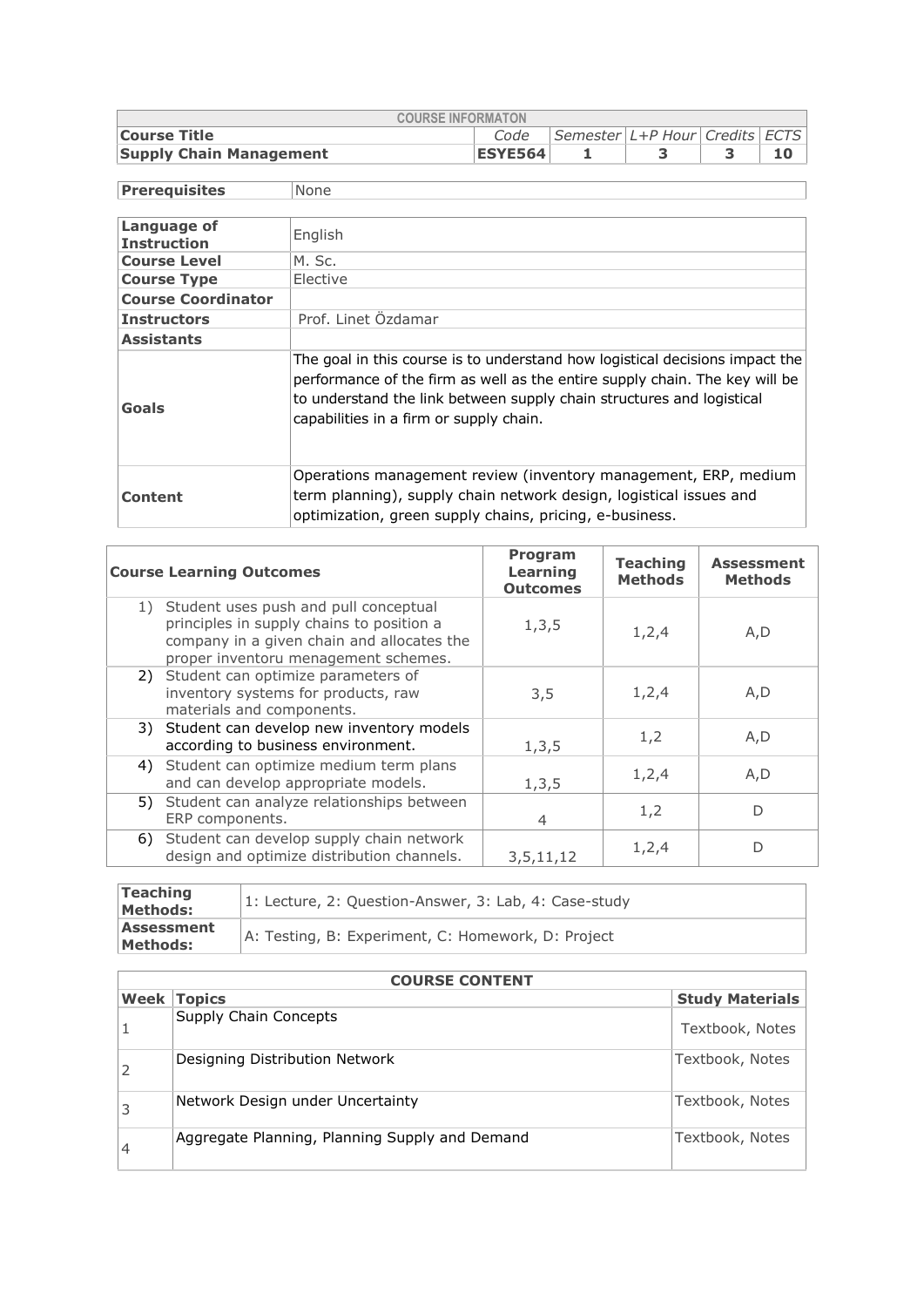| 5  | Inventory Management under Certainty and Uncertainty | Textbook, Notes                            |
|----|------------------------------------------------------|--------------------------------------------|
| 6  | Special models in SCM                                | Textbook, Notes                            |
| 7  | Product Positioning and Availability                 | Textbook, Notes                            |
| 8  | Sourcing in Supply Chain                             | Textbook, Notes                            |
| 9  | Transportation in Supply Chain                       | Textbook, Notes                            |
| 10 | Pricing in Supply Chain                              | Textbook, Notes                            |
| 11 | E-business and Supply Chain                          | Textbook, Notes                            |
| 12 | <b>Project Presentations</b>                         | Innovation in<br>practical<br>applications |
| 13 | <b>Paper Presentations</b>                           | Literature survey                          |
| 14 | Review                                               | Textbook, Notes                            |

## **RECOMMENDED SOURCES Textbook** Supply Chain Management, S. Chopra & P. Meindl, Prentice Hall, 2004 **Additional Resources** Lecture Notes: on [esye564@gmail.com](mailto:esye564@gmail.com) address

| <b>MATERIAL SHARING</b> |                                                                    |  |  |  |  |  |
|-------------------------|--------------------------------------------------------------------|--|--|--|--|--|
| <b>Documents</b>        | Lecture notes                                                      |  |  |  |  |  |
| <b>Assignments</b>      | Two projects (Supply Chain Network Design, Logistics Optimization) |  |  |  |  |  |
| <b>Exams</b>            | 1 final                                                            |  |  |  |  |  |

| <b>ASSESSMENT</b>                                                   |               |                   |  |  |  |  |
|---------------------------------------------------------------------|---------------|-------------------|--|--|--|--|
| <b>IN-TERM STUDIES</b>                                              | <b>NUMBER</b> | <b>PERCENTAGE</b> |  |  |  |  |
| Paper presentations                                                 |               | 20                |  |  |  |  |
| Projects                                                            |               | 80                |  |  |  |  |
| <b>Total</b>                                                        |               | 100               |  |  |  |  |
| <b>CONTRIBUTION OF FINAL EXAMINATION TO OVERALL</b><br><b>GRADE</b> |               | 20                |  |  |  |  |
| <b>CONTRIBUTION OF IN-TERM STUDIES TO OVERALL GRADE</b>             |               | 80                |  |  |  |  |
| Total                                                               |               | 100               |  |  |  |  |

**COURSE CATEGORY** Expertise/Field Courses

|   | <b>COURSE'S CONTRIBUTION TO PROGRAM</b>                                                                                                                                                                                 |  |              |   |                |              |  |
|---|-------------------------------------------------------------------------------------------------------------------------------------------------------------------------------------------------------------------------|--|--------------|---|----------------|--------------|--|
|   |                                                                                                                                                                                                                         |  | Contribution |   |                |              |  |
|   | No Program Learning Outcomes                                                                                                                                                                                            |  |              | 3 | $\overline{4}$ | 5            |  |
| 1 | Ability to reach knowledge in breadth and depth through scientific<br>research in Systems Engineering field; to have extensive knowledge<br>about current techniques and procedures together with their<br>constraints. |  |              |   |                | $\checkmark$ |  |
|   | Ability to complement and apply knowledge by scientific methods<br>utilizing limited or missing data; to use knowledge in different                                                                                     |  |              |   |                |              |  |